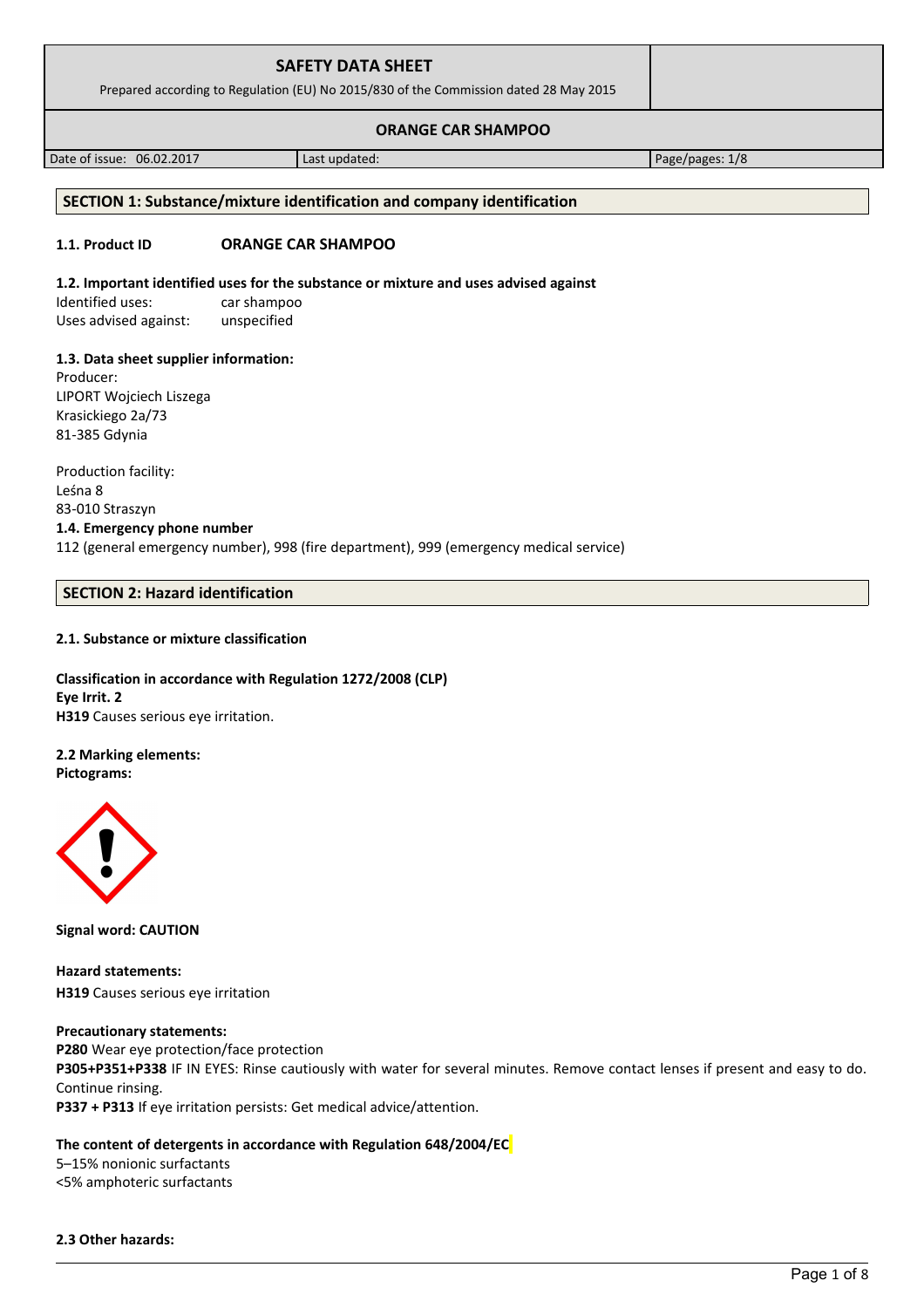| <b>SAFETY DATA SHEET</b><br>Prepared according to Regulation (EU) No 2015/830 of the Commission dated 28 May 2015 |               |                 |
|-------------------------------------------------------------------------------------------------------------------|---------------|-----------------|
| <b>ORANGE CAR SHAMPOO</b>                                                                                         |               |                 |
| Date of issue: 06.02.2017                                                                                         | Last updated: | Page/pages: 2/8 |

No information regarding the meeting of PBT or vPvB criteria in accordance with appendix XIII of the REACH regulation. No appropriate research has been carried out on this product.

# **SECTION 3: Composition/component information**

#### **3.1. Substances**

Not applicable

## **3.2. Mixtures**

Dangerous components:

|                                                 |                 | <b>CLP classification</b>    |                                |  |
|-------------------------------------------------|-----------------|------------------------------|--------------------------------|--|
| <b>Product ID</b>                               | Quantity<br>[%] | <b>Hazard classification</b> | <b>Hazard statements codes</b> |  |
| Sodium 2-(2-dodecyloxyethoxy)ethyl              |                 |                              |                                |  |
| sulphate                                        |                 |                              |                                |  |
| CAS number: 3088-31-1                           |                 |                              |                                |  |
| EC number: 221-4160                             | $0 - 5$         | Eye Irrit. 2                 | H319                           |  |
| Index number: -                                 |                 | Skin Irrit. 2                | H315                           |  |
| REACH registration number: the substance        |                 |                              |                                |  |
| is subject to the transitional period           |                 |                              |                                |  |
| regulations                                     |                 |                              |                                |  |
| Cocamidopropyl betaine                          |                 |                              |                                |  |
| CAS number: 61789-40-0                          |                 |                              |                                |  |
| EC number: 263-058-3                            |                 |                              |                                |  |
| Index number: -                                 | $0 - 5$         | Eye Irrit. 2                 | H319                           |  |
| <b>REACH registration number:</b> the substance |                 |                              |                                |  |
| is subject to the transitional period           |                 |                              |                                |  |
| regulations                                     |                 |                              |                                |  |

The full meaning of hazard statements has been given in section 16

## **SECTION 4: First aid measures**

## **4.1. Description of first aid measures**

## **Routes of exposure:**

Inhalation, ingestion, skin and eye contact.

## **Inhalation:**

Take the affected person out into fresh air. Place in a comfortable position. Ensure peace and protect against heat loss.

Provide medical assistance if necessary.

## **Consumption:**

Rinse mouth with water, drink 2-3 cups of water, consult a doctor. Do not induce vomiting. If unconscious do not give anything by mouth.

Transport the affected person to hospital if necessary. Ensure peace, place in a lying position and protect against heat loss. **Eye contact:**

Remove any contact lenses if possible.

Flush with plenty of lukewarm water for 10–15 minutes with eyelids wide open. Place the upper eyelid on the lower eyelid from time to time. Cover the eyes with a compress.

Provide ophthalmologist assistance if necessary.

## **Skin contact:**

Take off the contaminated clothes and shoes.

Wash the contaminated skin with plenty of water and then with water containing mild soap.

Seek medical attention if skin irritation persists.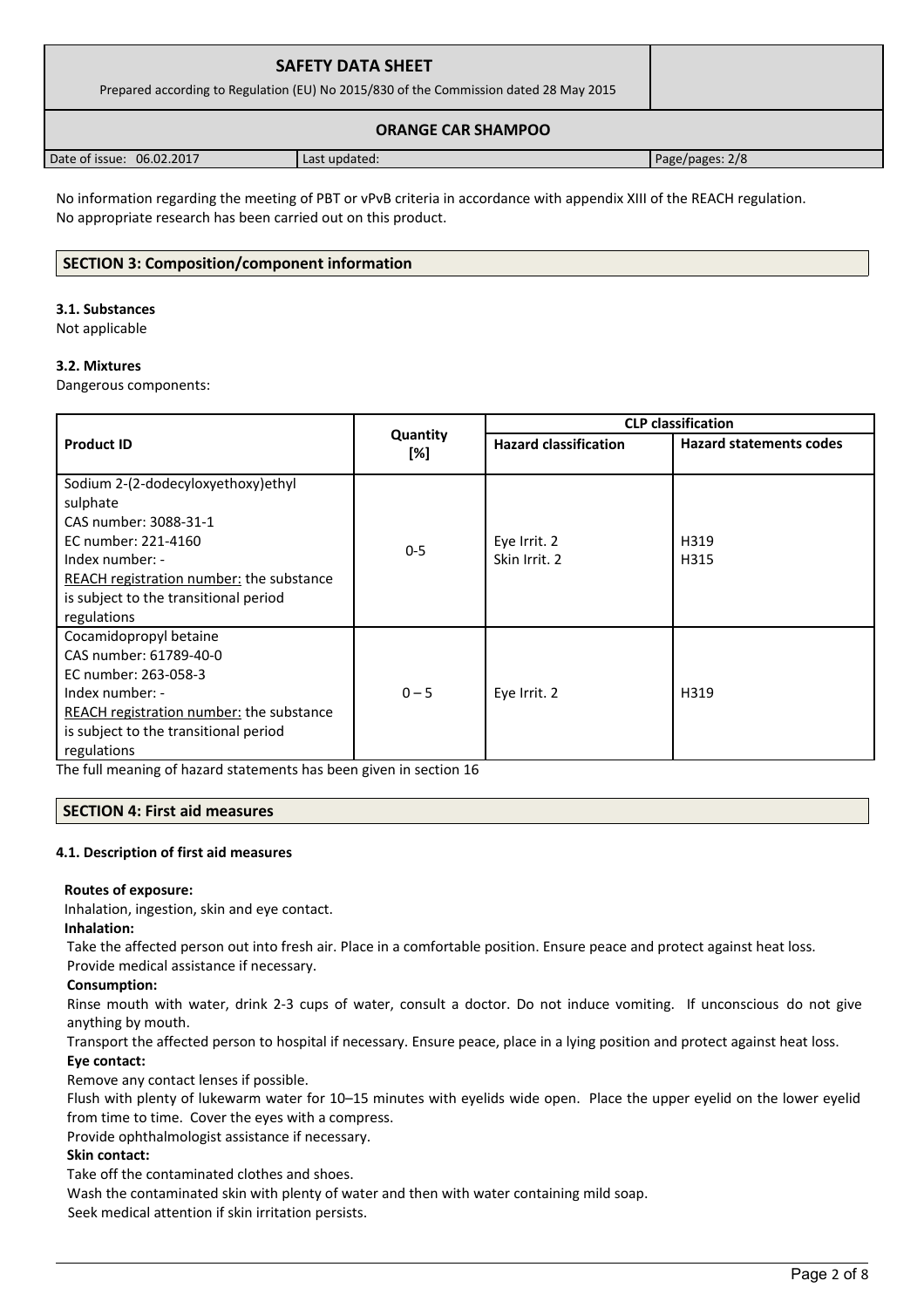| <b>SAFETY DATA SHEET</b><br>Prepared according to Regulation (EU) No 2015/830 of the Commission dated 28 May 2015 |               |                 |
|-------------------------------------------------------------------------------------------------------------------|---------------|-----------------|
| <b>ORANGE CAR SHAMPOO</b>                                                                                         |               |                 |
| Date of issue: 06.02.2017                                                                                         | Last updated: | Page/pages: 3/8 |

# **4.2. Most important symptoms and effects, both acute and delayed**

No further data available.

#### **4.3. Indication of any immediate medical attention and special treatment needed**

The course of action is decided on by a medical doctor, based on an examination of the person affected.

## **SECTION 5: Fire emergency procedure**

## **5.1. Extinguishing agents:**

**Suitable extinguishing agents:** alcohol-resistant foam or dry extinguishing agents, carbon dioxide extinguishers, sand, soil, water aerosol. Choose extinguishing agents based on the conditions of the environment. **Unsuitable extinguishing agents:** High volume water jet.

## **5.2. Special threats related to the substance or mixture**

In case of fire, high temperatures cause a release of hazardous decomposition products that contain carbon monoxides.

## **5.3. Information for the fire department**

Spray the containers located in the fire area with water, remove from the hazardous area if possible. In case of a fire in an enclosed environment, use protective clothing and compressed air breathing apparatus. Do not allow the extinguishing agents into ground waters, surface waters, or sewage systems.

## **SECTION 6: Measures regarding accidental release into the environment**

#### **6.1. Individual safety measures, protective equipment and emergency procedures**

For persons other than emergency personnel: notify the appropriate authorities of the emergency. Remove any persons not participating in the containment procedures from the contamination area. For emergency personnel: Ensure proper ventilation, use individual safety measures.

#### **6.2. Environmental safety measures**

Prevent the contamination from spreading into sewage systems and water reservoirs.

## **6.3. Methods of removing and preventing the spread of contamination:**

Prevent the contamination from spreading and attempt removal using absorptive materials (sand, diatomite, universal absorbent), place the contaminated materials in properly marked containers for subsequent utilization in accordance with the mandatory provisions of the law.

#### **6.4. References to other sections**

Product waste disposal – see section 13 of this data sheet. Individual protective measures – see section 8 of this data sheet.

#### **SECTION 7: Storage and use of substances and mixtures**

#### **7.1. Precautions for safe handling**

**Recommendations for handling the mixture** 

Avoid direct contact with the mixture. Avoid inhalation. Prevent from spreading into sewage systems. **Apply general provisions of the industrial work hygiene**  Do not eat, drink or smoke when using the product. Replace the contaminated clothing. Wash hands thoroughly after handling. Wash contaminated clothing before reusing. Wash hands and face before breaks at work.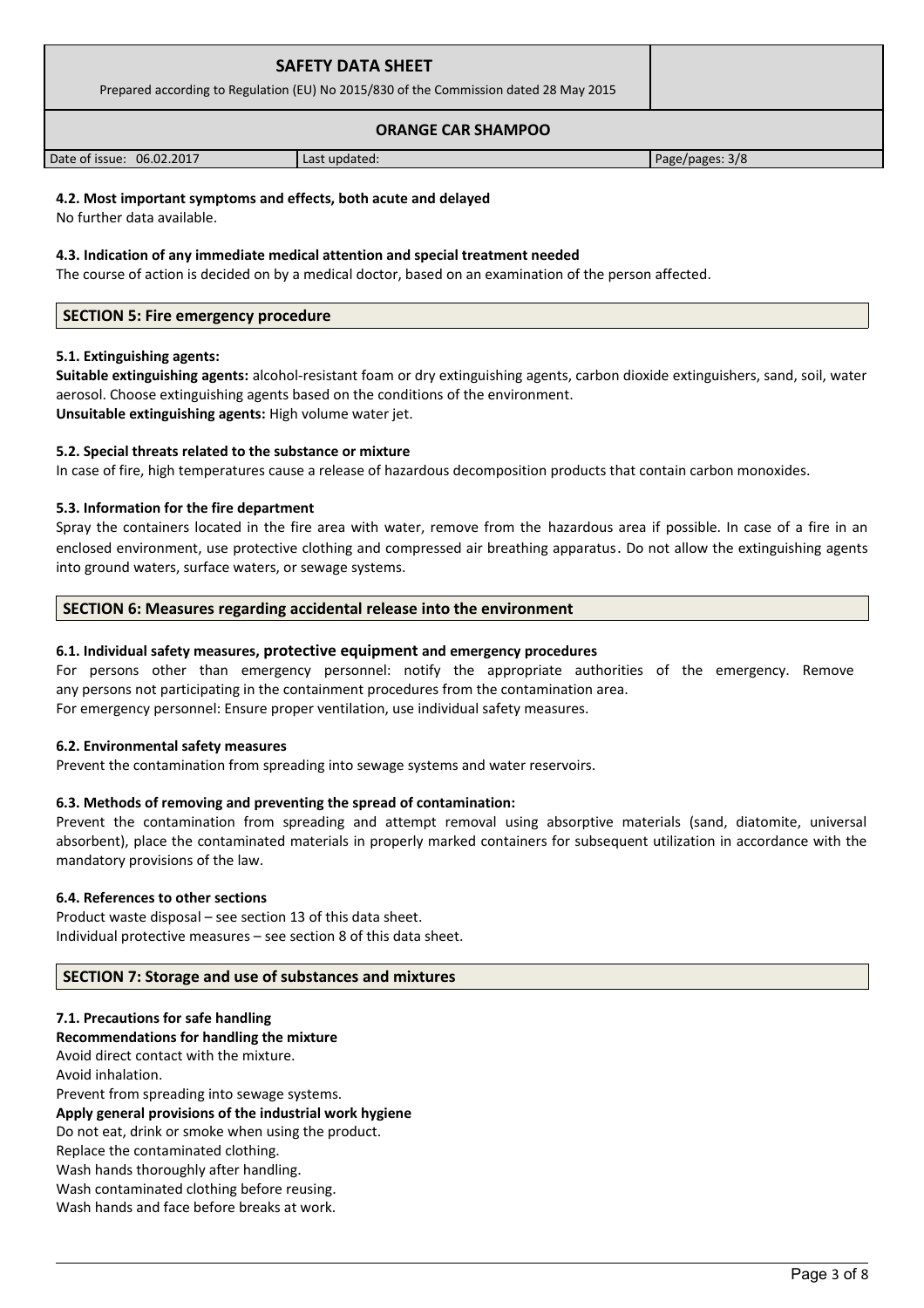| <b>SAFETY DATA SHEET</b><br>Prepared according to Regulation (EU) No 2015/830 of the Commission dated 28 May 2015 |               |                 |
|-------------------------------------------------------------------------------------------------------------------|---------------|-----------------|
|                                                                                                                   |               |                 |
| Date of issue: 06.02.2017                                                                                         | Last updated: | Page/pages: 4/8 |

# **7.2. Safe storage regulations, including any mutual incompatibility information**

Store in a well-ventilated area.

Keep container tightly closed.

Store in a cool place.

Protect from sunlight and sources of heat.

Do not store with food or animal feeding stuffs.

Always use containers made of materials analogous to the original ones.

Open containers should be handled very carefully so as to prevent spillage.

Do not handle until all safety precautions have been read and understood.

## **7.3. Specific end use(s)**

See section 1.2 of this data sheet.

#### **SECTION 8: Exposure controls/individual protective measures**

#### **8.1. Control parameters**

#### **The national highest acceptable concentration values in the work environment**

in accordance with the Notice of the Minister of Labor and Social Policy of 6 June 2014 on the highest acceptable concentration and intensity of factors detrimental to health in the work environment (Dz.U. (Journal of Laws) 2014, item 817).

| <b>NAME OF THE SUBSTANCE</b> | ID      | $NDS$ (mg/m3) | <b>NDSCh</b> (mg/m <sup>3</sup> ) | $N$ DSP (mg/m3) |
|------------------------------|---------|---------------|-----------------------------------|-----------------|
| $- - -$                      | $- - -$ | $- - -$       | $- - -$                           | $- - -$         |

## **8.2. Exposure controls**

**Appropriate technical control measures:** Storage rooms and work stations should be adequately ventilated.

## **Appropriate technical control measures**

Storage rooms and work stations should be adequately ventilated.

## **Individual safety measures**



#### **Face and eye protection**

If while using the product splashing may occur – use tight-fitting safety glasses or faceshield screens according to EN 166. **Skin protection** 



## **Hand protection**

Wear protective gloves according to EN 374.

When selecting glove materials, consider their breakthrough time, rates of diffusion and degradation.

The protective gloves should be regularly changed or replaced immediately if damaged (torn, perforated), or when first signs of wear and changes in their appearance occur (color, flexibility, shape).

A protective cream should be applied to all uncovered parts of the body.

## *Body protection*

Use protective workwear.

The selection of individual protection measures must be made taking into account the concentration and quantity of the hazardous substance occurring in the work environment.

#### **Respiratory tract protection**

Not necessary if ventilation is adequate.

**Environment exposure controls**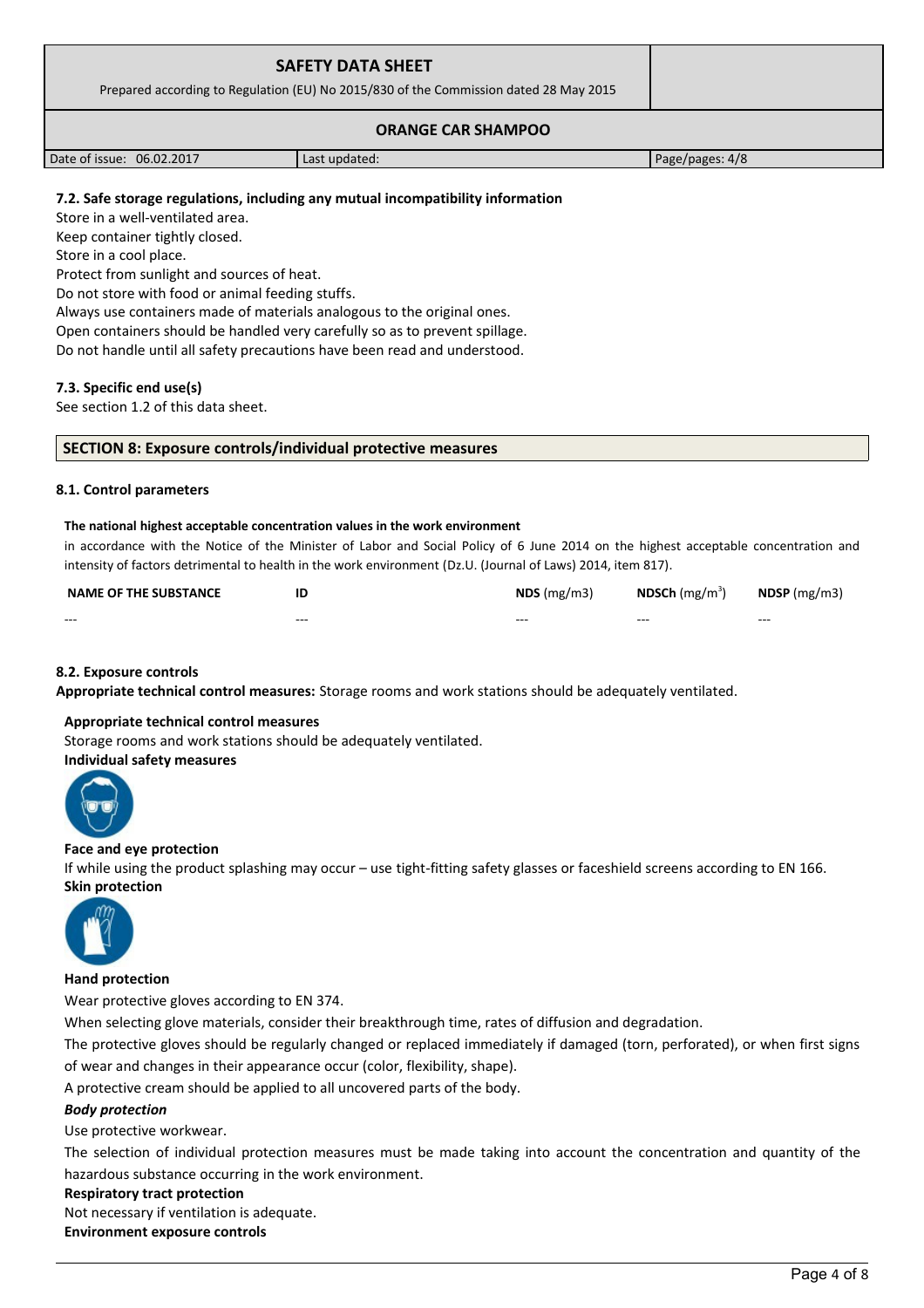| <b>SAFETY DATA SHEET</b><br>Prepared according to Regulation (EU) No 2015/830 of the Commission dated 28 May 2015 |  |  |
|-------------------------------------------------------------------------------------------------------------------|--|--|
| <b>ORANGE CAR SHAMPOO</b>                                                                                         |  |  |

| 06.02.2017<br>Date of issue: | Last updated: | Page/pages: 5/8 |
|------------------------------|---------------|-----------------|

Do not discharge into sewage systems or ground waters. **General safety and hygiene recommendations** Follow good hygiene practice.

# **SECTION 9: Physical and chemical properties**

# **9.1. Basic physical and chemical property information**

| Appearance:                                   | Under normal conditions: liquid |
|-----------------------------------------------|---------------------------------|
| Color:                                        | Orange                          |
| Odor:                                         | Distinctive for the product     |
| <b>Odor threshold:</b>                        | Unspecified                     |
| pH:                                           | 7.5                             |
| Melting point/freezing point:                 | Unspecified                     |
| Initial boiling point and boiling range:      | $100^{\circ}$ C                 |
| Flash point:                                  | Not applicable                  |
| Flammability (solid, gas):                    | Not applicable                  |
| Upper/lower flammability or explosive limits: | Unspecified                     |
| Vapor pressure:                               | 23 hPa                          |
| Vapor density:                                | Unspecified                     |
| <b>Relative density:</b>                      | 1.023 $g/cm^{3}$                |
| Solubility:                                   | Completely soluble in water     |
| Partition coefficient: n-octanol/water:       | Unspecified                     |
| Auto-ignition temperature:                    | Unspecified                     |
| Decomposition temperature:                    | Unspecified                     |
| Viscosity:                                    | Unspecified                     |
| <b>Explosive properties:</b>                  | Not applicable                  |
| <b>Oxidizing properties:</b>                  | Not applicable                  |
|                                               |                                 |

# **9.2. Additional information**

No additional analysis results.

# **SECTION 10: Stability and reactivity**

#### **10.1. Reactivity**

The mixture is chemically stable under normal conditions.

# **10.2. Chemical stability**

The product is stable when properly used, stored and transported.

# **10.3. Potential for hazardous reactions**

None

## **10.4. Conditions to avoid**

Avoid high temperatures, direct sunlight, hot surfaces and open fire.

## **10.5. Incompatible materials**

None

## **10.6. Hazardous decomposition products**

Do not occur when used in accordance with its purpose.

# **SECTION 11: Toxicological information**

## **11.1. Information regarding toxicological effects**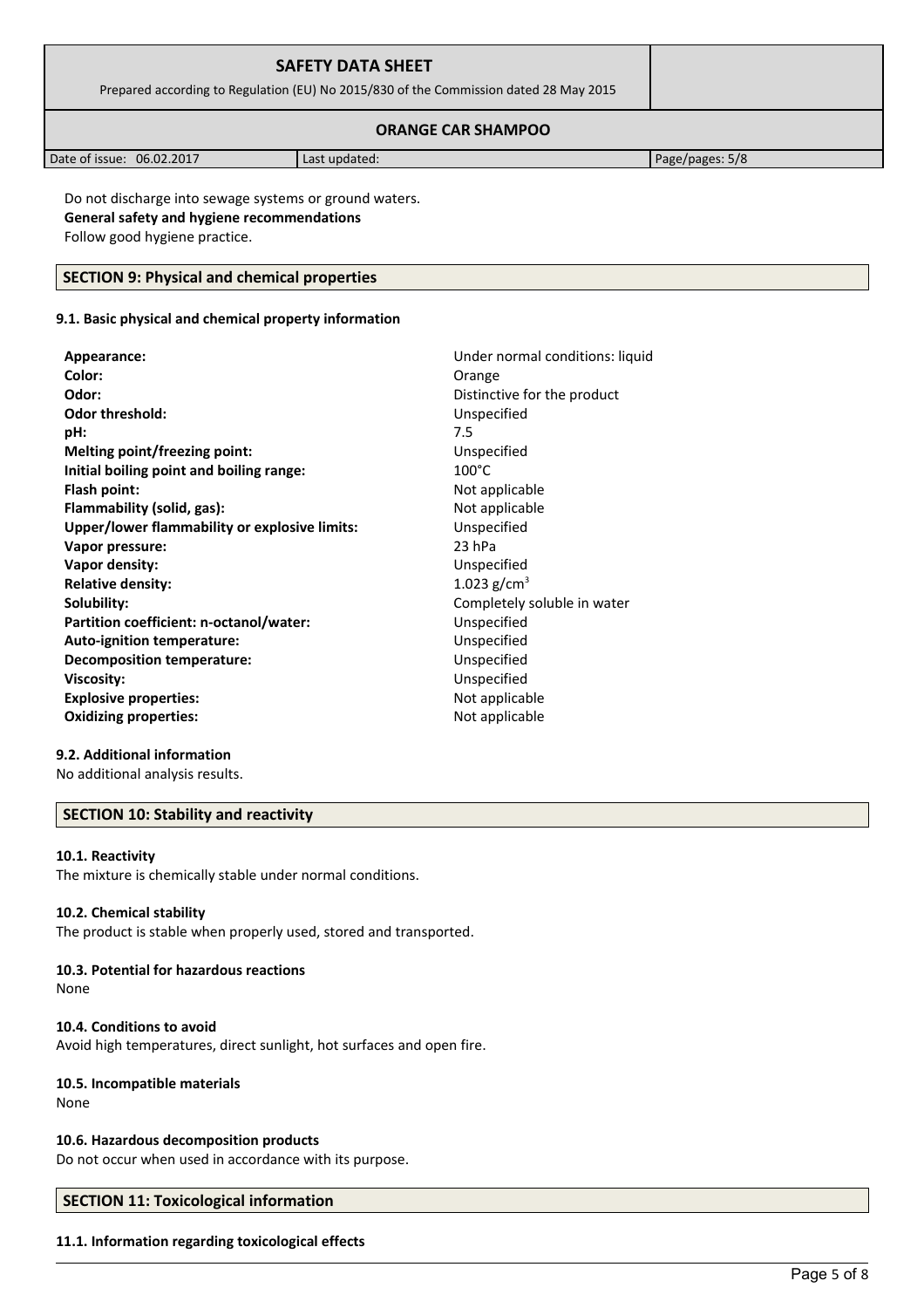| <b>SAFETY DATA SHEET</b><br>Prepared according to Regulation (EU) No 2015/830 of the Commission dated 28 May 2015 |               |                 |
|-------------------------------------------------------------------------------------------------------------------|---------------|-----------------|
|                                                                                                                   |               |                 |
| Date of issue: 06.02.2017                                                                                         | Last updated: | Page/pages: 6/8 |

**SECTION 12: Environmental information**

Based on available data, the classification criteria are not met.

Based on available data, the classification criteria are not met.

Based on available data, the classification criteria are not met.

Based on available data, the classification criteria are not met.

Based on available data, the classification criteria are not met.

Based on available data, the classification criteria are not met.

Based on available data, the classification criteria are not met.

Based on available data, the classification criteria are not met.

Based on available data, the classification criteria are not met.

**Allergenic influence on respiratory tract or skin**

**Mutagenic influence on reproductive cells**

**Harmful influence on reproductive organs**

**Toxic influence on target organs – single exposure**

**Toxic influence on target organs – repeated exposure**

## **12.1. Toxicity**

**Acute toxicity**

**Carcinogenicity**

**Skin corrosion/irritation**

**Serious eye injury/irritation** Causes serious eye irritation.

No data

#### **12.2. Durability and dissolution potential**

The surfactants contained in the product comply with the biodegradability criteria as laid down in Regulation (EC) 648/2004 on detergents.

**12.3. Bioaccumulation capacity** No data

**Hazard caused by aspiration**

**12.4. Soil mobility** No data

**12.5. Results of PBT and vPvB properties evaluation** No data

# **12.6. Other harmful effects**

No data

# **SECTION 13: Waste disposal**

#### **13.1. Waste disposal methods**

Empty containers should be transported to an authorized company in order to be reprocessed or recycled.

Do not store with municipal waste.

Do not discharge into sewage systems, surface waters or wastewater.

## **Waste code**

Act of 14 December 2012 on waste (Dz.U. (Journal of Laws) 2013, item 21).

Regulation of the Minister of Environment of 9 September 2014 on the waste catalogue (Dz.U. (Journal of Laws) 2014, item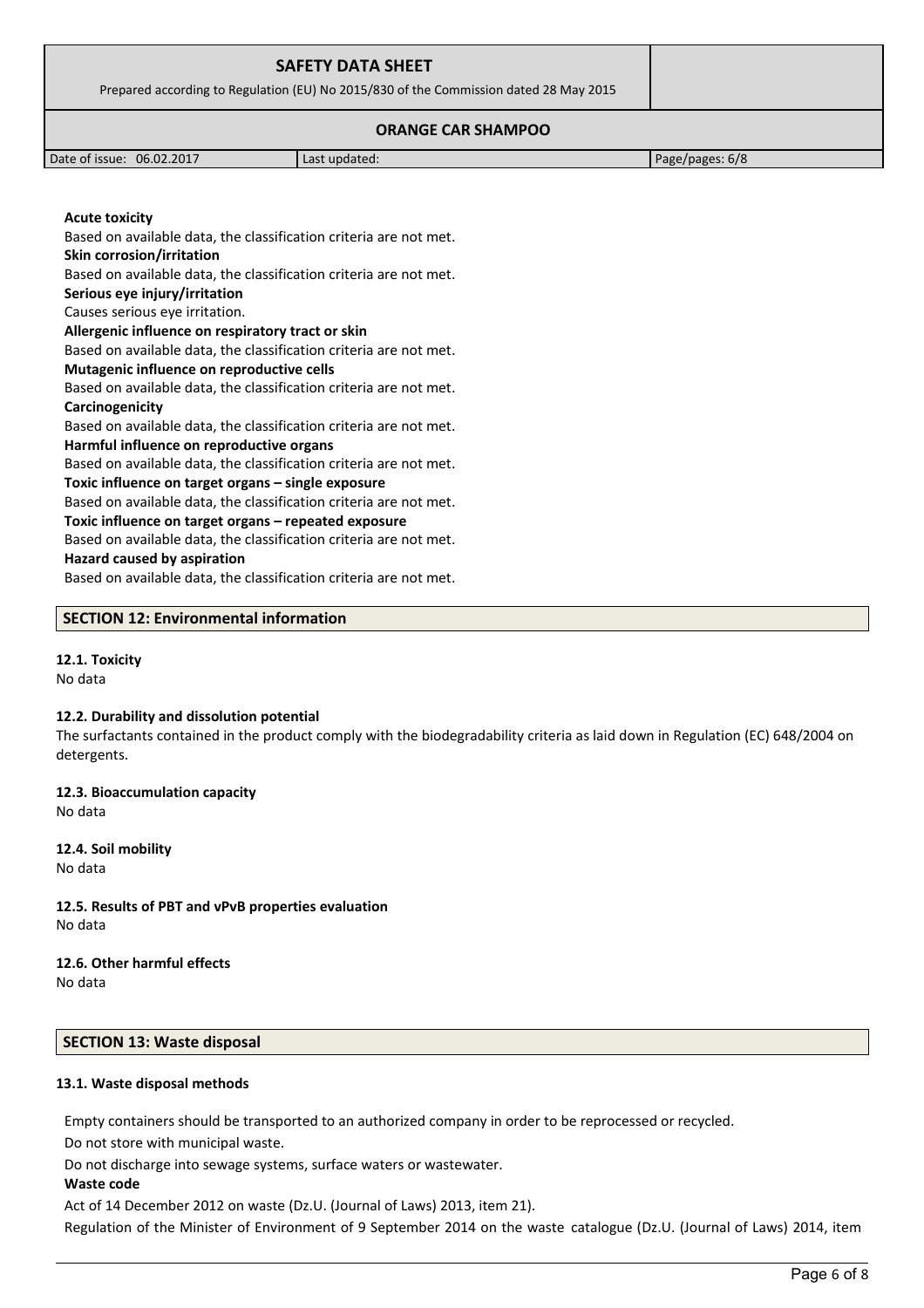| <b>SAFETY DATA SHEET</b><br>Prepared according to Regulation (EU) No 2015/830 of the Commission dated 28 May 2015 |               |                 |
|-------------------------------------------------------------------------------------------------------------------|---------------|-----------------|
|                                                                                                                   |               |                 |
| Date of issue: 06.02.2017                                                                                         | Last updated: | Page/pages: 7/8 |

1923).

The waste code must be assigned individually at the location where the waste is produced, depending on the industry in which it is used.

# **SECTION 14: Transport information**

| 14.1.<br>14.2.<br>14.3.          | UN number<br>UN proper shipping name<br>Transport hazard class(es)<br>Warning sticker No.                                                                              | <b>ADR/RID</b><br>---<br>$---$<br>--- | <b>IMGD</b><br>---<br>$---$<br>---<br>---      | <b>IATA</b><br>---<br>$---$<br>--- |
|----------------------------------|------------------------------------------------------------------------------------------------------------------------------------------------------------------------|---------------------------------------|------------------------------------------------|------------------------------------|
| 14.4.<br>14.5.<br>14.6.<br>14.7. | Packing group<br>Threat to the environment<br>Special precautions for users<br>Bulk transport in accordance with the MARPOL<br>convention appendix II and the IBC code | ---<br>---                            | ---<br>---<br>Not applicable<br>Not applicable | ---<br>---                         |

# **SECTION 15: Legal information**

# **15.1. Provisions of the law regarding safety and protection of the environment in relation to the substance or mixture This safety data sheet has been drawn up based on the following legal acts:**

- 1. Regulation (EC) No 1907/2006 of the European Parliament and of the Council of 18 December 2006 concerning the Registration, Evaluation, Authorization and Restriction of Chemicals (REACH), establishing a European Chemicals Agency, amending Directive 1999/45/EC and repealing Council Regulation (EEC) No 793/93 and Commission Regulation (EC) No 1488/94 as well as Council Directive 76/769/EEC and Commission Directives 91/155/EEC, 93/67/EEC, 93/105/EC and 2000/21/EC.
- 2. Regulation (EC) No 1272/2008 of the European Parliament and of the Council of 16 December 2008 on classification, labeling and packaging of substances and mixtures, amending and repealing Directives 67/548/EEC and 1999/45/EC, and amending Regulation (EC) No 1907/2006. [ATP1, ATP2, ATP3, ATP4, ATP5, ATP6]
- 3. Commission Regulation (EU) 2015/830 of 28 May 2015 amending Regulation (EC) No 1907/2006 of the European Parliament and of the Council on the Registration, Evaluation, Authorization and Restriction of Chemicals (REACH) as corrected (replaces Regulation EC No 453/2015)
- 4. Act of 25 February 2011 on the chemical substances and their mixtures (DZ.U. (Journal of Laws) No 63, item 322 with amendments).
- 5. Regulation of the Minister of Labor and Social Policy of 6 June 2014 on the maximum permissible concentration and intensity of agents harmful to health in the work environment (Dz.U. (Journal of Laws) item 817).
- 6. Act of 14 December 2012 on waste (Dz.U. (Journal of Laws) 2013, item 21).
- 7. Regulation of the Minister of Environment of 9 September 2014 on the waste catalogue (Dz.U. (Journal of Laws) 2014, item 1923).
- 8. Classification of dangerous goods according to the European Agreement concerning the International Carriage of Dangerous Goods by Road (ADR).
- 9. Regulation of the Minister of Labor and Social Policy of 26 September 1997 on general provisions of occupational safety and health (Dz.U. (Journal of Laws) 2003 No 169, item 1650 with amendments).
- 10. Regulation of the Minister of Health of 30 December 2004 on occupational health and safety related to the presence of chemical agents in the workplace (Dz.U. (Journal of Laws) 2005 No 11, item 86 with amendments). Regulation of the Minister of Economy of 21 December 2005 on essential requirements for personal protection (Dz.U. (Journal of Laws) No 259, item 2173).

# **15.2. Chemical safety evaluation**

No chemical safety evaluation for the mixture.